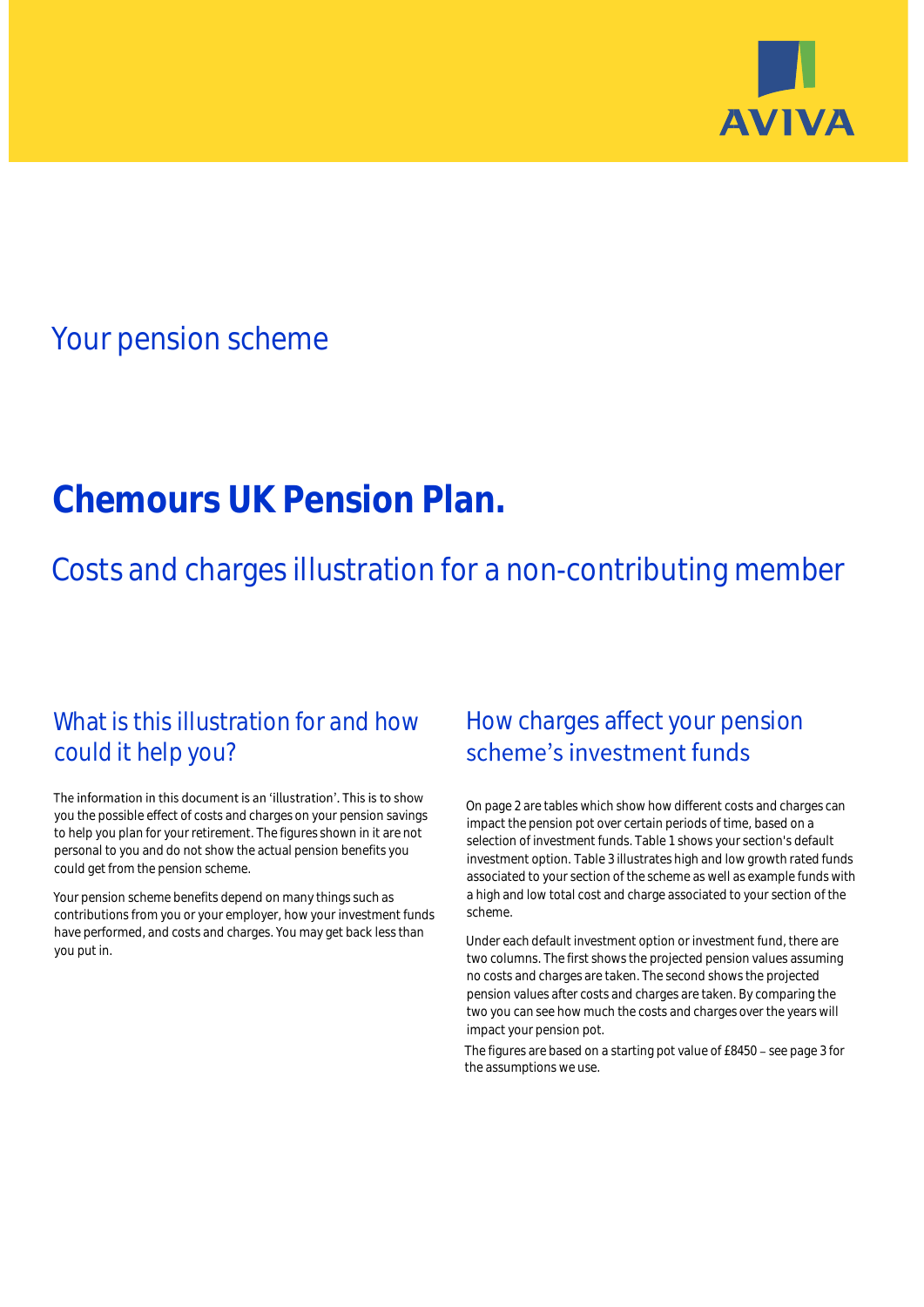### **Table 1**

| Illustration of effect of costs and charges on the Default Investment Option in |                                        |                                    |  |  |  |  |  |  |  |
|---------------------------------------------------------------------------------|----------------------------------------|------------------------------------|--|--|--|--|--|--|--|
| <b>Chemours UK Pension Plan.</b>                                                |                                        |                                    |  |  |  |  |  |  |  |
|                                                                                 | <b>My Future</b>                       |                                    |  |  |  |  |  |  |  |
|                                                                                 | Assumed growth rate 3.3% (p.a.)        |                                    |  |  |  |  |  |  |  |
|                                                                                 | Assumed costs and charges 0.62% (p.a.) |                                    |  |  |  |  |  |  |  |
| At end of year                                                                  | Projected value assuming no            | <b>Projected value after costs</b> |  |  |  |  |  |  |  |
|                                                                                 | costs and charges are taken            | and charges are taken              |  |  |  |  |  |  |  |
| $\mathbf{1}$                                                                    | £8,540                                 | £8,490                             |  |  |  |  |  |  |  |
| $\overline{2}$                                                                  | £8,630                                 | £8,520                             |  |  |  |  |  |  |  |
| 3                                                                               | £8,720                                 | £8,560                             |  |  |  |  |  |  |  |
| 4                                                                               | £8,820                                 | £8,600                             |  |  |  |  |  |  |  |
| 5                                                                               | £8,910                                 | £8,630                             |  |  |  |  |  |  |  |
| 10                                                                              | £9,400                                 | £8,820                             |  |  |  |  |  |  |  |
| 15                                                                              | £9,920                                 | £9,020                             |  |  |  |  |  |  |  |
| 20                                                                              | £10,500                                | £9,210                             |  |  |  |  |  |  |  |
| 25                                                                              | £11,000                                | £9,410                             |  |  |  |  |  |  |  |
| 30                                                                              | £11,600                                | £9,620                             |  |  |  |  |  |  |  |
| 35                                                                              | £12,300                                | £9,830                             |  |  |  |  |  |  |  |
| 40                                                                              | £12,800                                | £9,950                             |  |  |  |  |  |  |  |
| 45                                                                              | £13,100                                | £9,880                             |  |  |  |  |  |  |  |
| 50                                                                              | £13,200                                | £9,640                             |  |  |  |  |  |  |  |

### **Table 2**

| List of Funds included in the Default Investment Option |                       |                    |  |  |  |  |  |  |
|---------------------------------------------------------|-----------------------|--------------------|--|--|--|--|--|--|
| <b>Fund name</b>                                        | <b>Total Cost and</b> | <b>Growth Rate</b> |  |  |  |  |  |  |
|                                                         | Charge (p.a.)         | (p.a.)             |  |  |  |  |  |  |
| Av MyM My Future Growth                                 | 0.64%                 | 3.60%              |  |  |  |  |  |  |
| Av MyM My Future Consolidation                          | 0.59%                 | 2.40%              |  |  |  |  |  |  |
|                                                         |                       |                    |  |  |  |  |  |  |
|                                                         |                       |                    |  |  |  |  |  |  |
|                                                         |                       |                    |  |  |  |  |  |  |
|                                                         |                       |                    |  |  |  |  |  |  |
|                                                         |                       |                    |  |  |  |  |  |  |
|                                                         |                       |                    |  |  |  |  |  |  |
|                                                         |                       |                    |  |  |  |  |  |  |
|                                                         |                       |                    |  |  |  |  |  |  |

**Aviva Life & Pensions UK Limited.**

Registered in England No. 3253947. Registered office: Aviva, Wellington Row, York, YO90 1WR. Authorised by the Prudential Regulation Authority and regulated by the Financial Conduct Authority and the Prudential Regulation Authority. Firm Reference Number 185896. **aviva.co.uk** TEMP GFI NG071309 09/2018